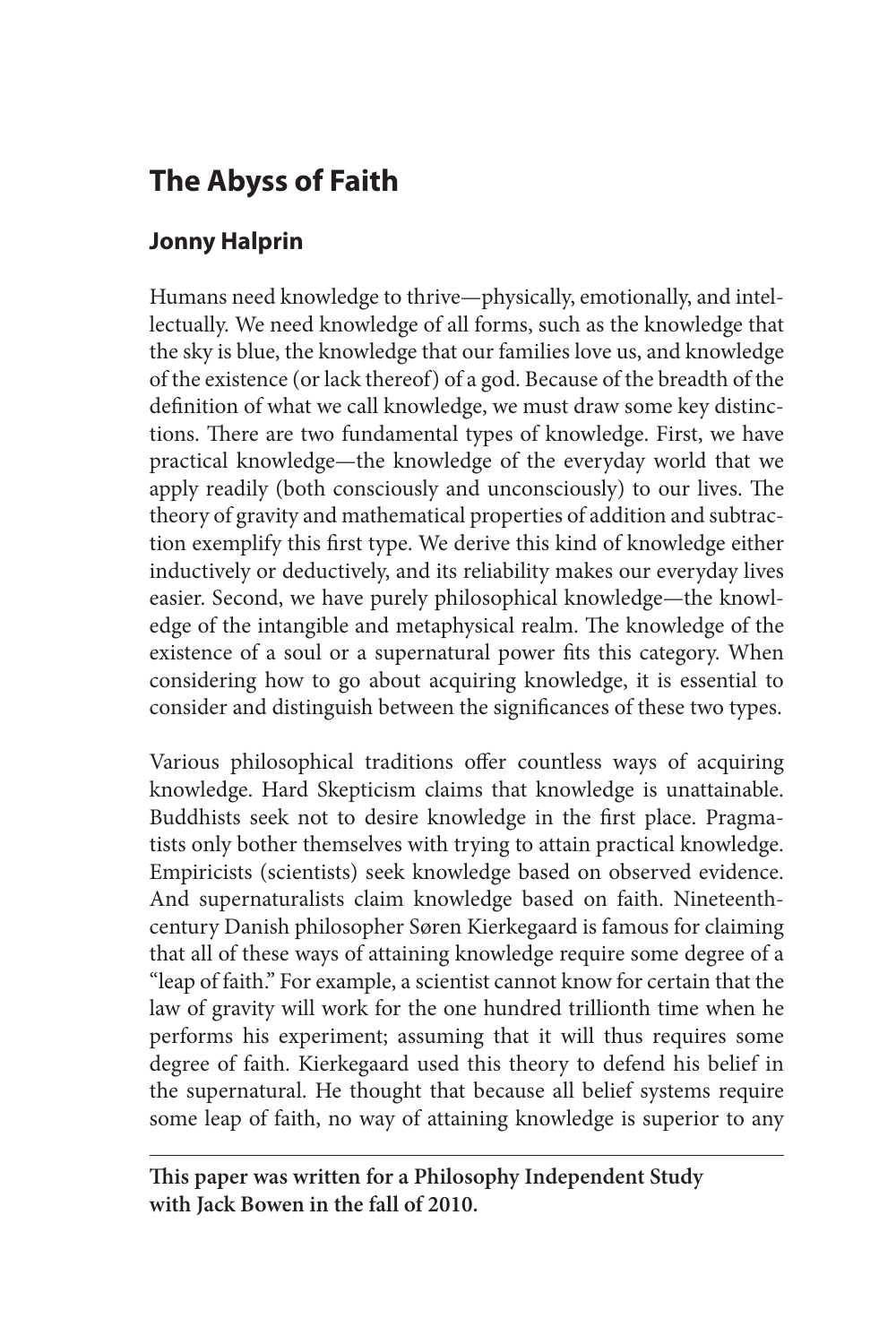#### 2 Jonny Halprin

other; the leap to faith in God is no different than the leap to faith in gravity. Despite using the very clever theory of the inevitable leap of faith as his premise, Kierkegaard erred in his conclusion. He failed to accurately evaluate a crucial part of the leaping game that is the quest for knowledge: the size of leap. Although all philosophers, regardless of their beliefs, must make some leap to attain knowledge, that does not mean that all of their knowledge-claims are equal; the size of the leap of faith determines the strength of a belief system. Ergo, because empiricism requires the smallest leaps of faith to knowledge, it is the surest way to acquire it.

Empiricism dominates in the quest for knowledge because it has led to countless examples of the first kind of knowledge—practical knowledge that has objectively led to the betterment of mankind; supernaturalism (and all other belief systems) has led to no such knowledge. Without the knowledge gained by empiricism, humans (if still in existence at all) would remain bestial. We would still walk around barefoot and naked, fully exposed to the pain that our environment can bring. We would only be able to communicate on the most primitive and inefficient of levels, utterly ignorant of the empirical knowledge of electricity and sound waves. The same would be true of travel. Ignorant of all knowledge of science, we would lack planes, trains, boats, and automobiles; we would walk on foot, totally isolated by geography. The very lifespan of humans might be one quarter of today's in the absence of modern medicine and basic scientific knowledge. The evidence is endless, and, frankly, quite obvious. True, this sort of knowledge may be considered merely practical, mundane, and useless in answering life's "bigger" questions, but it is knowledge that requires a negligible leap of faith. Practically speaking, this leap is nonexistent. Even the most impractical philosopher must admit that this mundane knowledge has a level of objectivity and can be proven and put to use. In this objective, shrewd frame of mind, what does supernaturalism have to offer? Nothing. In this way, empiricism is objectively superior to supernaturalism and all other forms of acquiring knowledge, in accordance with Kierkegaard's leap of faith argument, because it offers at the very least some degree of progress in one of the two fundamental types of knowledge.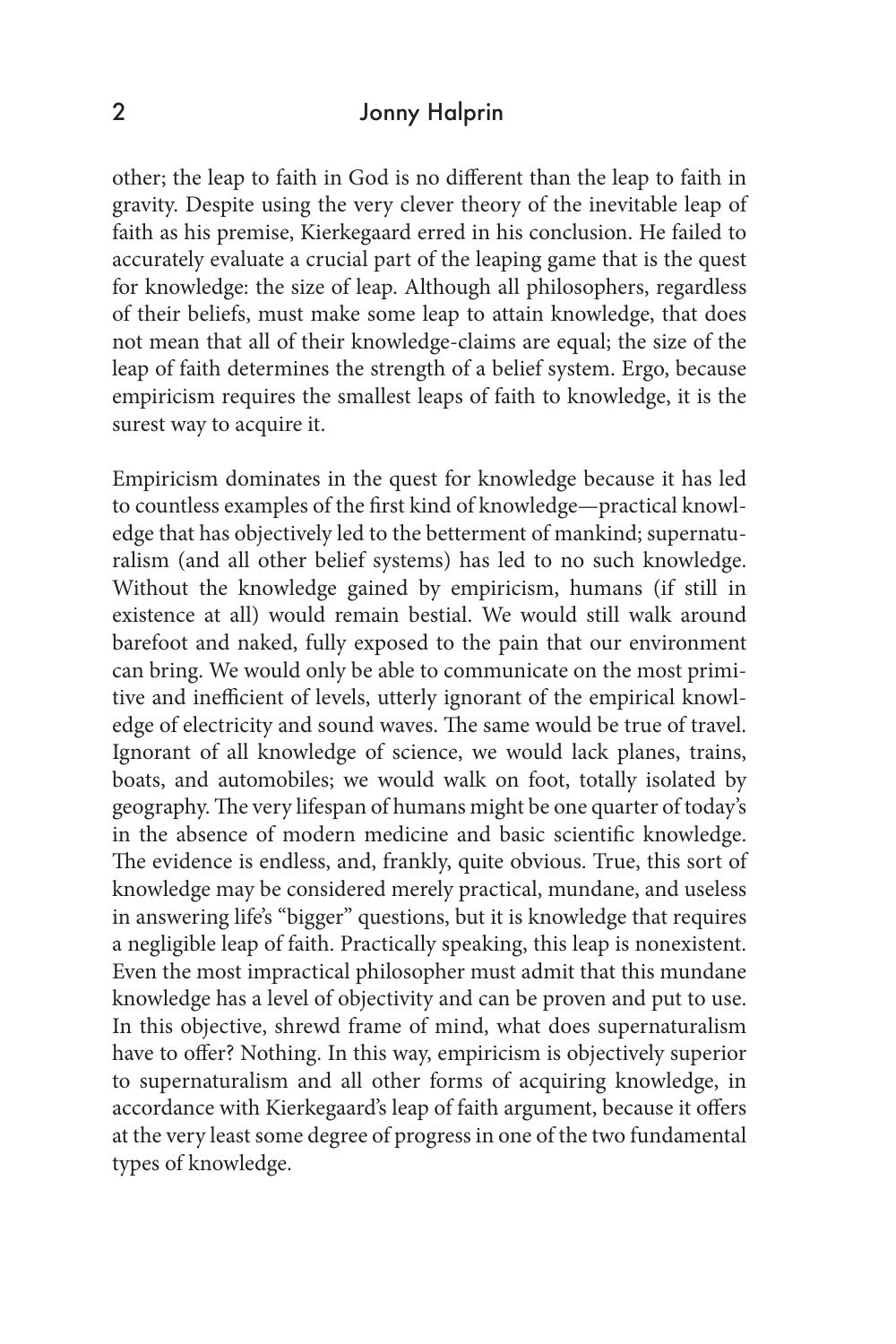Philosophy is known, to some extent, as the study of life's unanswered questions. Such questions as "How did life on earth start?" and "Is there a god?" come to mind in this category. Philosophically speaking, these questions are essential. People can lead intellectually interesting lives dedicated to finding the answers to such questions. And many have. The common supernaturalist answer to the question of existence is that God created everything, which warrants the irrefutable retort, who created Him? Empiricists haven't even agreed on an answer. In essence, after thousands of years thinking about these sorts of questions, nobody has come up with acceptable answers. Whether or not we are closer to the truth than we were a couple of thousand years ago remains up for debate, but nobody—not a supernaturalist, not an empiricist, not a Buddhist—can answer the question of existence with certainty. Therefore, it is illogical to choose a method of knowledgeseeking based on this category of knowledge. It is impossible for one bogus answer to be any more valid than another: a bogus answer is a bogus answer. This is not to say that we should abandon the hope of finding answers to these pressing questions, but simply to choose a way to find knowledge based on knowledge that is actually possible to attain. Thus, empiricism is the best way of acquiring knowledge when taking into account this second type of knowledge as well; it is objectively superior to supernaturalism in acquiring practical knowledge, and equally unsatisfactory in acquiring the second type. Why not take one form of knowledge as opposed to none?

It is important to note how much the category of purely philosophical knowledge has decreased since the invention and gradually improved application of science. In other words, many things that used to be considered explicable only through myths and metaphysics—things that require massive leaps of faith—can now be explained with science. For example, thousands of years ago each culture had a different myth to explain why the sun rose each morning. These cultures invented such myths because they lacked the science to prove anything else. Of course, science now easily reconciles such issues. This phenomenon is common: science repeatedly disproves supernatural explanations, and the opposite has yet to occur. The conclusion that can be drawn from this example is that science has changed what we used to call unattain-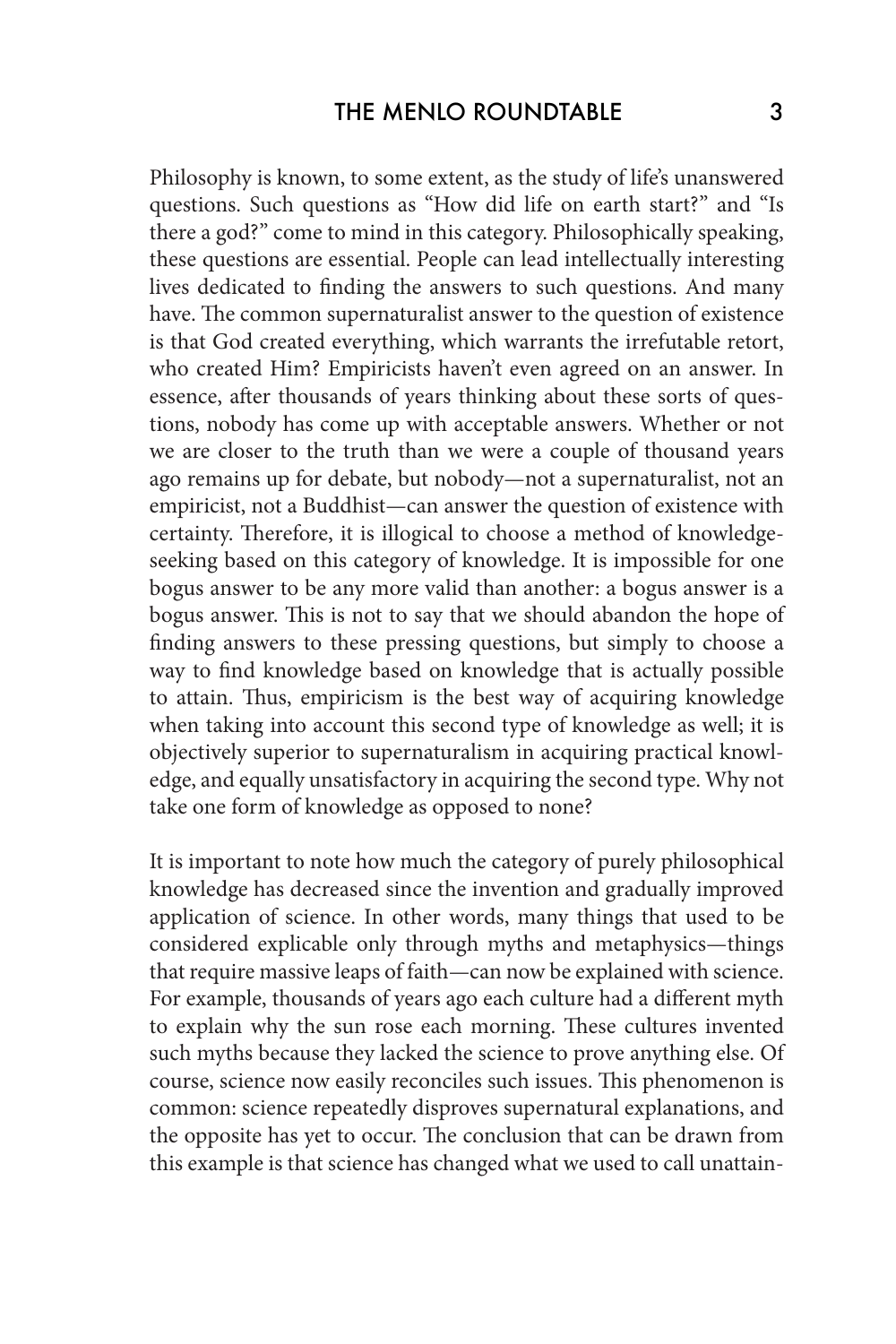### 4 Jonny Halprin

able knowledge into common knowledge. Who is to say science won't save the day again and answer the question of existence?

A final argument in favor of empiricism over supernaturalism is that of the pragmatist: only practical knowledge matters. While I differ from pragmatists in that I still strive to find the second type of knowledge (I have yet to give up the hope of finding answers to life's supposedly unanswerable questions), I align with them in that I deem practical knowledge more important. Practical knowledge has a far greater impact on our daily lives. Practical knowledge allows me to travel to work in a car or a train, while purely philosophical knowledge merely changes how I think as I sit in those respective vehicles as I ride. Practical knowledge allows me to communicate with my friends in the first place, while purely philosophical knowledge just changes what we talk about. Humans are, in nature, practical beings. Practically speaking, the first type of knowledge is all that matters; the fruits of empiricism perfectly align with the requirements of human nature.

Before concluding, I will address a worthy counterargument. Modern American philosopher Thomas Nagel opposes empiricism and objectivism as means of acquiring absolute truth. He believes that those pursuits take humans farther away from the understanding of what he refers to as "subjective mental states." The example he uses to support this claim is that of a bat—a creature whose mental processes are so different from our own that, he claims, we can never understand what it is like to "be a bat." He contends that science, in its effort to find truth about the bat, strays further away from the truth by trying to claim objective facts about the bat. To this argument I have two retorts. First, how can any degree of objective knowledge about anything—including subjective things—take us farther away from understanding it? How can knowing the mechanism of sonar and the chemical processes of a bat brain not lead to greater understanding of the bat's state of being? Anyone who believes in the use of science at all must admit the value of empirical knowledge of the bat. Granted, we may not ever fully understand its subjective aspects, but objective knowledge is part of the truth. Second, even if the first retort were shown to be false, that would mean that empiricism does as much for man as any other belief system because no other belief system has anything better. In other